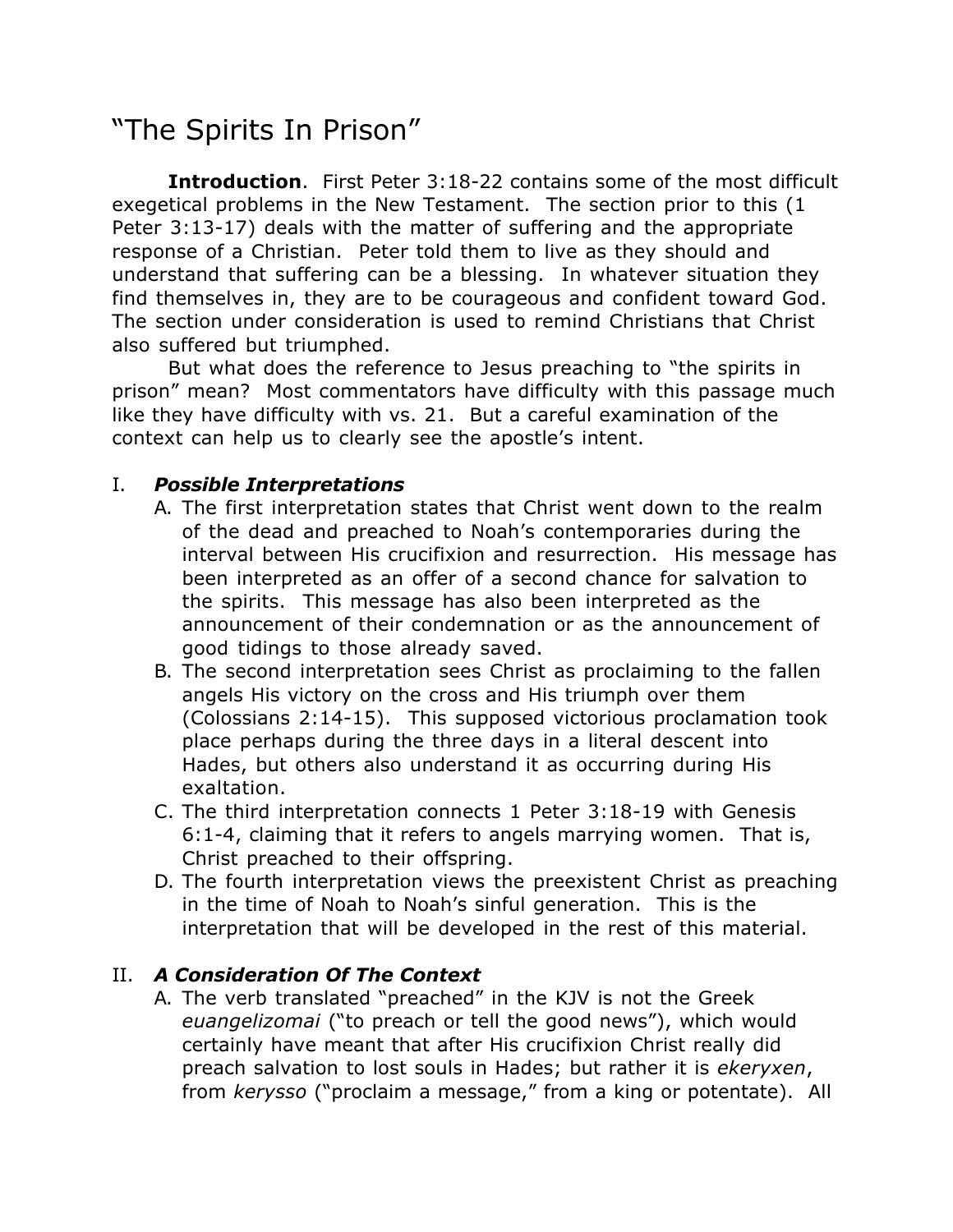that vs. 19 actually says is that Christ made a proclamation to the souls who are now imprisoned in Sheol.

- B. The contents of that proclamation are not made clear, but there are just two possibilities: (1) the proclamation made by the crucified Christ in Hades to all the souls of the dead may have been to the effect that the price had now been paid for sin, and all those who died in the faith were to get ready for their departure to heaven; or (2) the proclamation may refer to that solemn, urgent warning Noah made to his own generation, that they should take refuge in the ark of safety before the Flood would destroy the human race.
	- 1. Based upon a consideration of the context, the second possibility is the proclamation intended here by Peter, since the only audience mentioned is the generation of Noah, which is now imprisoned in Hades, awaiting the final judgment. This verse means, then, that Christ through the Holy Spirit solemnly warned Noah's contemporaries by the mouth of Noah himself (described in 2 Peter 2:5 as "a preacher [or 'herald'] of righteousness").
	- 2. It is interesting to note that "preacher" in this verse is *keryka*, the same root as the *ekeryxen* referred to above in connection with 1 Peter 3:19.
- C. Therefore, it is evident that the passage under discussion assures us that even back in Noah's day, the Son of God was concerned with the salvation of sinners.
	- 1. However, the Lord could not have preached to those individuals in person. Furthermore, Peter's reference to His going to the men in Noah's day does not require this to be done in person. The presence of Christ with His disciples was to be fulfilled in the Holy Spirit (John 14:16-18, 26; 15:25-26; 16:7-16).
	- 2. While the Lord was in the spiritual realm before His coming into the world in the flesh (John 1:14), He had gone and preached to the spirits in prison who were disembodied persons at the time of Peter's writing.
- D. Thus the entire transaction whereby Noah's family was rescued through the ark was an event that foreshadowed the gracious provision of God through the death of Jesus. In one sense, the Lord's death on the cross was the sole instrument of deliverance from the flood of divine judgment on guilty mankind. In both cases only those who take refuge in God's salvation can be rescued from destruction.
- E. This relationship of type-antitype is then spelled out quite explicitly by the apostle in 1 Peter 3:21. Baptism is not merely an outward